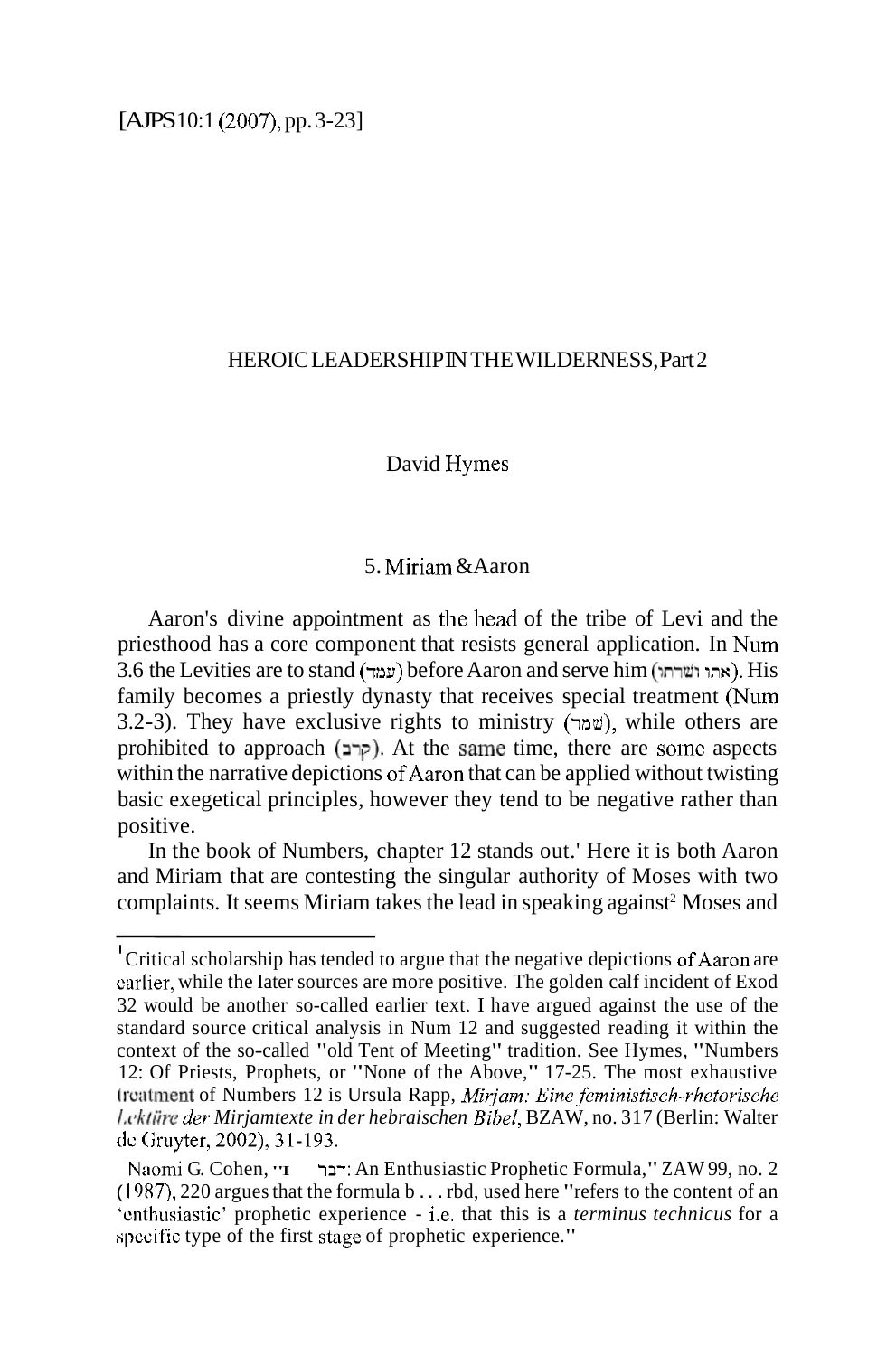his Cushite wife in 12.1. while 12.2 focuses on Moses' monopoly of divine re~elation.~ Both of these complaints are heard by YHWFI (12.2b **;n;19** unw-1). In 12.4-5 the three leaders are summoned to the "tent of meeting" (מועד) hu), not to be confused with the Tabernacle.

Several pericopes with events taking place at this "tent of meeting" form a thematic cluster that is called the "old Tent of Meeting" tradition: that is helpful in interpreting the leadership significance of this pericope. The primary texts are Exod 33.7-11; Num 11.14-17, 24-30; Num 12, but Tryggve Mettinger suggest that Deut 3 1.14-15; Josh 18.1; 19.51; 1 Sam 2.22; 2 Sam  $6.17$ ; 1 Kgs  $8.4$  may be added.<sup>5</sup> Erhard Blum includes some verses from Exod 34 along with Deut  $34.10$ - $12.6$  These texts have recurrent elements according to Blum:

- 1) Der Ohel Mo'ed: Ex 33,7-11 (A), 34,34f (B); Nu 1 1,16 (C); Nu  $12,4ff.$  (D); Dtn  $31,14f.$  (E).
- 2) *Jhwhs* Herbkommen (ירד) in der Wolkensäule ( $I$ עמוד]): Ex 33,9f. (A); 34,5 (B); Nu 11, 25 (C); 12,5. [10] (D); Dtn 31,14f.  $(MT)$  (MT. וראה) (E).
- 3) Moses »face-to-face« Umgang mit Gott: Ex 33,11 (A); 34,5ff.29b(B); Nu 12,8(D); Dtn 34,10(F)
- 4) Mose und die Prophetie/Propheten: Nu 11 (C); 12 (D); Dtn 34,lO (F).
- 5) Josua, Gehilfe (n-ma) undNachfolger Moses: Ex 33,ll (A); NU **11,28(C);Dtr131,14f23(E)~**

Mettinger enumerates the following:

It is located outside of the camp. Its function is non-cultic. Neither sacrifice nor priests are named, nor is the Ark; rather, this Tent functions in connection with oracular consultations. A theophany takes place at the entrance to the Tent of Meeting; here the divinity descends (yarad), and the murky cloud ( $\sin(\frac{\pi}{6})$  is the vehicle of communication. The theophany

is concluded when the cloud "removed [sûr] from over the Tent." God is not constantly present in the Tent; rather, the idea represented is a sort of rendezvous-theology. $8$ 

As I argued back in  $1998$ ,<sup>9</sup> my contention is that, although the Num 1 1.14- 17,24-30 pericope includes the strong notion of prophecy and Num 12.6 specifically mentions prophets, neither Exod 33.7- 1 1 nor Deut 3 1.14- 15 highlight this arena. Instead, the texts deal with political realities. In Exod  $33.7.$  8, and 10 the pericope emphasizes that there were observers  $(n\cdot\cdot\cdot)$  $\frac{1}{2}$ ל־נעם, כל־עם, כל־עם, כל־מבקש 2x), while in Exod 33.1 l, Joshua would not leave the tent site. These "public" acts affirmed Moses' unique leadership role. The pericope being written in a "frequentative" format sets the stage to understand "what customarily happened at the tent of meeting."<sup>10</sup> In Num 1 1.14- 17,24-30, it is not the prophesying, but the initiation of the designated elders that necessitated the congregating at the tent of meeting. The prophesying is described as a one time act (ויתנבאו ולא יספו) and therefore secondary to receiving a portion of the nn. The very fact that Eldad and Medad can prophesy within the camp implies that the tent of meeting is not necessarily a prophetic loci. Moses' response to Joshua, "Are you jealous for my sake" (המקנא אחה לי) highlights the political nature of their actions. While the enigmatic phrase, "Would that all of Yahweh's people were prophets, and that Yahweh would put his spirit on them!" detaches prophesying from the tent. I would agree with Philip J. Budd's observation that "in both components - the elders and the activity of Eldad and Medad  $-$  there is evidently a concern that possession of the spirit should play its part in the professional institutions, represented by the elders, and in the charisma of men freely raised by God to declare word."" However, his conjecture that "for the Yahwist a leadership which has no place for the prophetic insights is doomed to be misled, $n_{12}$  goes too far. Wonsuk Ma answers this contention, "One can say the manifestation is purely symbolic rather than functional, since they are not to be prophets."<sup>13</sup>

Rapp, *&firjam,* 126

See Erhard Blum, *Sttidien zur Komposition des Pentateuch,* BZAW, no. 189 (Berlin: Walter de Gruyter, 1990), 76-88.

<sup>&</sup>lt;sup>5</sup> Tryggve N. D. Mettinger, *The Dethronement of Sabaoth: Studies in the Shem and Kabod Theologies,* Coniectanea Biblica Old Testament Series 18, (Lund, Sweden: CWK Gleerup, 1982), 81.

<sup>&</sup>lt;sup>6</sup> Blum, *Studien zur Komposition des Pentateuch*, 76.

Blum, *Studien zzlr Kornposition des Pentateuch,* 76.

<sup>&#</sup>x27; Mettinger, *The Dethronement of Sabaoth: Studies in the Shem and Kabod Theologies,* 81-82.

Hymes, "Numbers 12: Of Priests, Prophets, or 'None of the Above'," 22-24.

<sup>&</sup>lt;sup>10</sup> Thomas W. Mann, *Divine Presence and Guidance in Israelite Truditions: The Typology of Exaltation, (Baltimore: The Johns Hopkins University Press, 1977).* p. 144.

I Philip J. Budd, *Numbers*, Word Biblical Commentary, Vol. 5, (Waco, Texas: Word Books, Publisher, 1984), 126-27.

<sup>&</sup>lt;sup>12</sup> Budd, *Numbers*, 130.

I Wonsul< Ma, *The Spzrit* (n:i) *of God in the Rook ofIsaiah and Its Eschatological*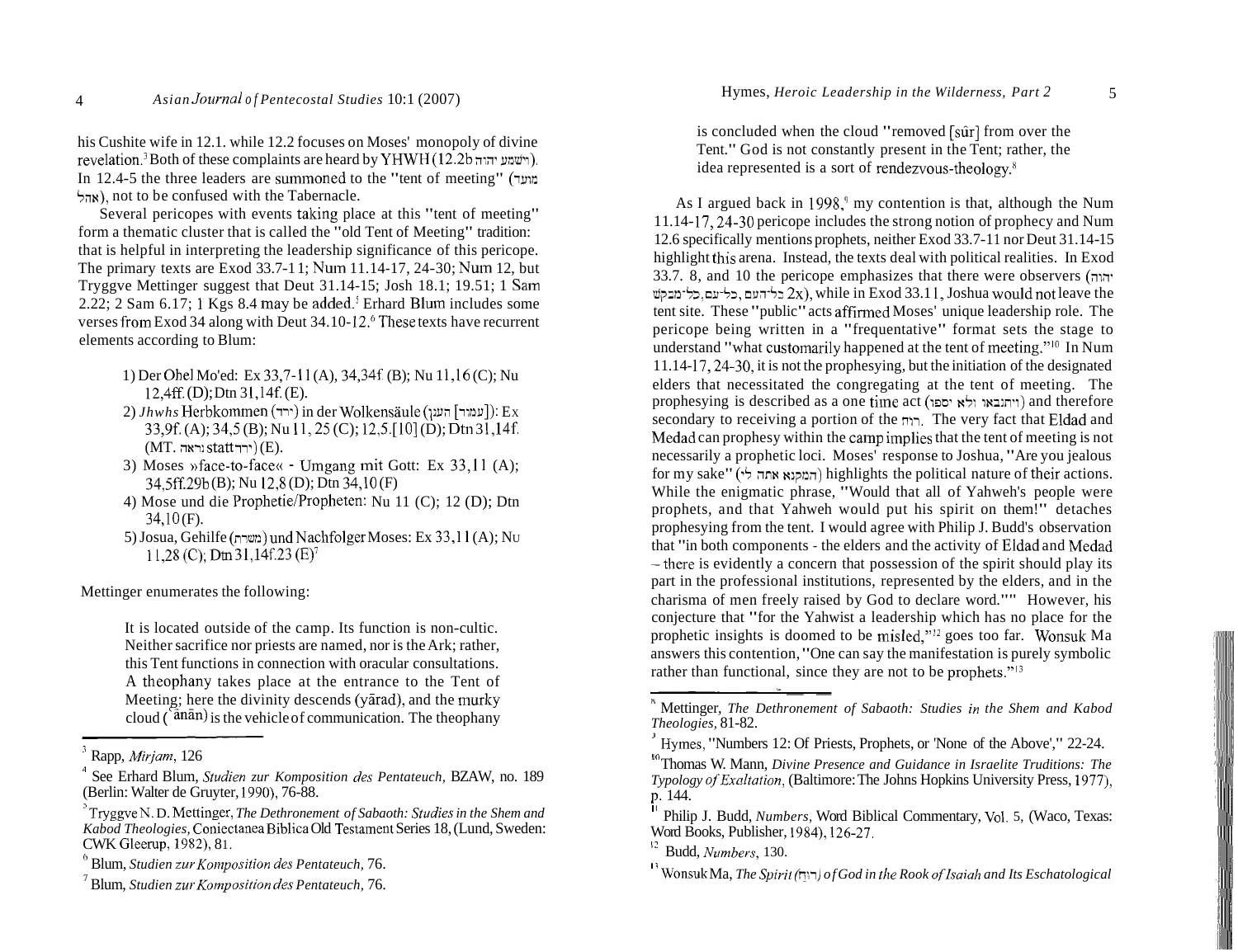As a tent of meeting pericope, Deut 31.14-15 can also be categorized as involved in the political rather than the prophetic sphere. Here the purpose of the meeting at the tent is to commission Joshua as the new leader.

Returning to Numbers 12, the contention that Miriam and Aaron bring up deals with Moses being the one through whom Yahweh speaks. The issue is not prophetic authorization, since neither Miriam nor Aaron should be considered prophets per se.<sup> $14$ </sup> The issue is Moses' unique leadership role which in its present literary context was meant to be highlighted as superior to the 70 elders, Miriam and Aaron. Even the justification for the punishment of Miriam places Moses in the role of father verses Miriam as  $child(Num 12.14)$ .

Ursula Rapp has recently protested that I have viewed these tent of meeting texts too narrowly, focusing singularly on the "political." Rapp has correctly indicated that prophecy and specifically revelation *(Offenbavzing)* does integrally relate to the leadership conflict in this pericope.<sup>15</sup> The issue should not be taken as an either/or, the revelatory is a function in both Mosaic leadership (which will be discussed below) and in the contentions of Miriam and Aaron.

The inappropriate challenge to Moses ultimately did not disqualify Miriain and Aaron from a continuance of their leadership roles. The recording of Miriam's death in Num 20.1, right before the critical "Waters of Meribah" (20.2-13) debacle is significant, since Aaron's death report<sup>"</sup> quickly follows um's dea<br>3) debad<br>*unce* (Pl

<sup>15</sup> See Rapp, *Mirjam*, 162, where she writes: "Hymes kann allerdings diesen verrneintlichen Gegensatz zwischen politischern undprophetischern lnteresse kauni begriinden. Er behauptet, es gehe den Autorlnnen um die alleinige Autoritat des Mose, die aber nichts mit Prophetie zu tun habe. Dem lässt sich nur der Textbefund entgegenhalten, denn die AutorInnen verbinden die politische Fuhrung eben gerade schon mit der Frage nach Prophetie, was nur daran liegen kann, dass die Fiihrung etwas rnit Offenbarung bzw. ihrer Auslegung oder anders init Toraauslegung und Toraautontat zu tun hat. So gesehen erhalt die Frage nach der Prophetie einen zentralen Ort im Konflikt um die Fuhrung Israels."

<sup>16</sup> On Num 20.22-29 as a "Death Report" rather than a "report of commissioning" for Eleazar, see Knjerim and Coats. *Numbevs,* 235.

the same pericope in 20.22-29. Both of these death notifications play a significant structural role in the narrative, as they follow the ritual for purification from death defilement in chapter 19."

Miriam's death redactionally functions as a "warning to Moses and Aaron. Nevertheless both of them miss it."<sup>18</sup> What does this death report tell us about Miriam? Rita Burns has ventured the following suggestions:

First of all, the fact that Miriam's death and burial were recorded at all is striking. Whereas other figures in the wilderness community (Hur, Eldad and Medad, Moses' wife and father-inlaw, etc.) disappeared without mention, the notice of Num 20.1b seems to be at least an implicit witness that Miriam was a figure of some significance whose memory was valued in Israelite tradition.

Secondly, the notice of Num 20.1b has all the appearances of being both an early and an authentic tradition. It is noteworthy that Miriam is the only member of the wilderness community whose death is recorded without being explicitly connected with divine punishment (cf. Num 20.2-13, 22ff.: 16: Deut 32.48-52).

Thirdly, in placing this early notice of Miriam's death and burial in Numbers 20 (instead of with another reference to Kadesh) a late writer (editor) implicitly contributes to the tradition that Miriam was a leader of some import in the wilderness community. It can hardly be accidental that, in the texts as they now stand the deaths of Miriam, Aaron and Moses coincide with the last three stops on the wilderness journey.

Finally, Marlin Noth has written that "a grave tradition usually gives the most reliable indication of the original provenance of a particular figure oftradition." lf this is true (and, to my knowledge it has not been refuted in recent scholarship), then the notice which appears in Num 20.1 b most likely indicates that the Hebrew tradition about. Miriam had its starting point at Kadesh. At the very least, it can be said that early (and probably authentic

*Significance*, *(Ph.D. dissertation, Fuller Theological Seminary, 1996), 89.* 

<sup>&</sup>lt;sup>14</sup> Rita J. Burns, *Has the Lord Indeed Spoken only Through Moses? A Study of the Biblical Povtvait oj'hliviam,SBL* Dissertation Series 84 (Atlanta, Georgia: Scholars Press, 1987). 79: "Regarding the biblical portrait of Miriam as prophetess, 1 conclude that, although Miriam figures prominently in Nuin 12.2-9 as an oracular figure, her role there is not specifically a prophetic one. Neither is her activity which is described in Exod 15.20-21 specifically prophetic. When it is said, then, that Miriam was called a prophetess, it must at the same time be admitted that the title is probably anachronistic and hence does not shed much light at all on the portrait of Miriam in the scriptures."

<sup>&</sup>lt;sup>1</sup> See Milgrom, *The JPS Torah Commentary: Numbers*, 463-467, where he parallels the structure of chapter 21 with chapter 22. The theme, "failure of the leaders" is li)lowcd in chapter 22 with the failure of the pcople and their deliverance.

<sup>&</sup>lt;sup>1</sup> Aaron Schart, *Mose und Israel im Konflikt: Eine Redaktionsgeschichtliche Studie %/I /)oil Wi~stene~zuhl~ngen,* Orbis Biblicus et Orientalis, no. 98 (Freiburg, Schwiez A! ( iiittingen: Universitatsverlag & Vandenhoeck & Ruprecht, 1990), 113. See also **Rapp,** *Mirjam*, 233.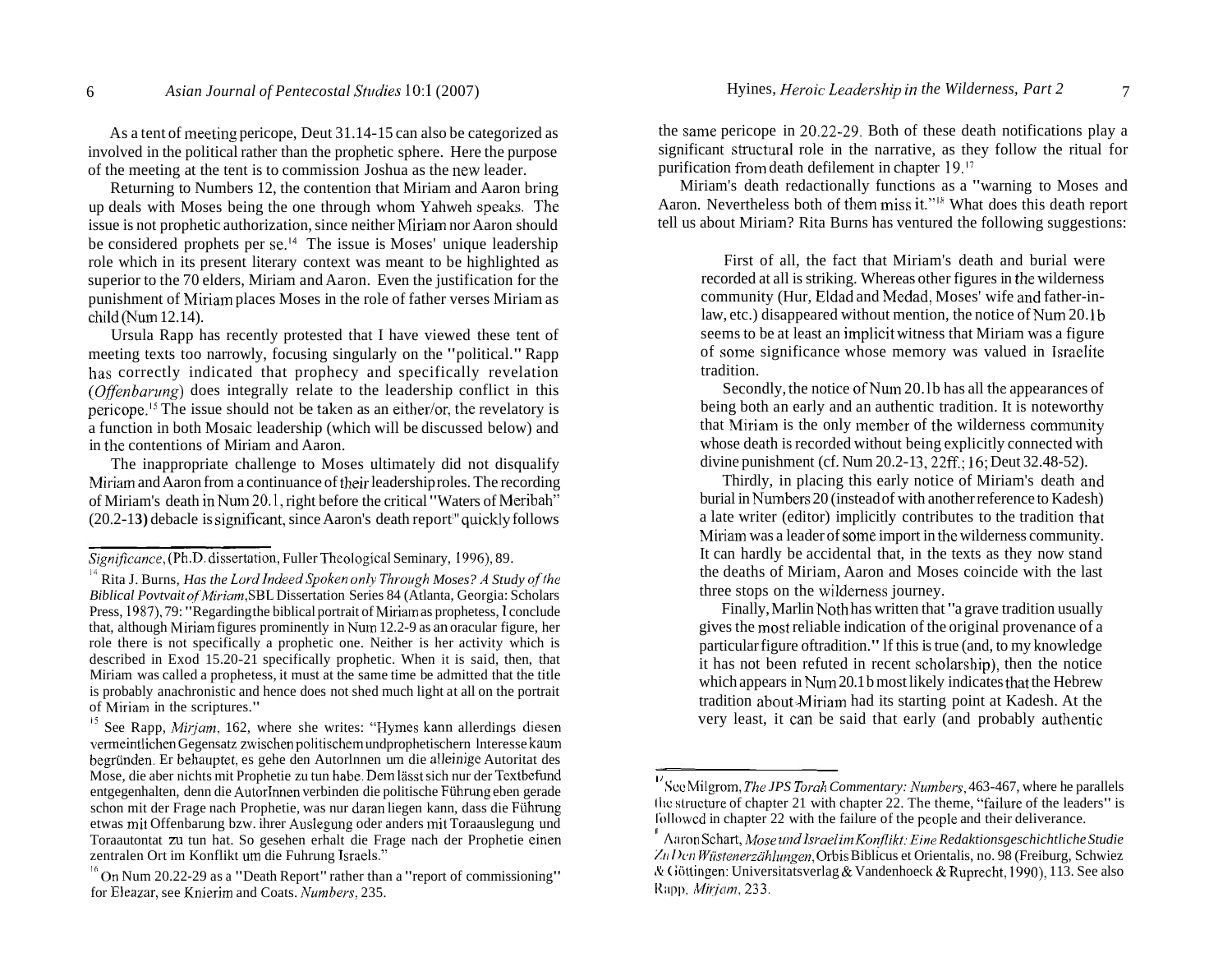tradition firmly linked Miriam with Kadesh, an important shrine for the wilderness generation of Israelites.'"

Although the exact nature of Miriam's leadership role is hard to decipher, enough is given in the Wilderness narratives to indicate a powerful presence. On the other hand, it is not difficult to weigh the considerable role of Aaron as the anointed priest.<sup>20</sup> As has already been touched on, Aaron's special role in approaching YHWH was defended against the Levites, Korah and the 250 leaders in chapters 16-17. Beyond this, the crucial pericopes in Numbers are 20.1-13, which deals with the sin of Moses and Aaron and 20.22-29, Aaron's death report.

Jacob Milgrom maltes reference to the fact that Num 20.1-13 "has been regarded as one of the Gordian knots of the Bible."<sup>21</sup> One of the more intriguing puzzles in this pericope is the identification of the sin of Aaron, which leads to his demise. Num 20.24b indicates that "because you (plural) rebelled against my command at the waters of Meribah" (מי מריבה על אשר־מריחם, see also Num 27.14); while earlier in Num 20.12, we read: "Then YHWH said to Moses and Aaron, 'Because you (plural) did not believe me (האמנתם) to sanctify me (להקרישני) in the eyes of the children of Israel, therefore you (plural) shall not lead (חביאו) this assembly (חקהל הזה) into the land that I have given them."' In the context of both of these verses Aaron's judgment seems to be based on his association with Moses and not a specific act on his part.<sup>22</sup> The Masoretic Text of 20.2-13, however is not so clean cut, and thereby has fostered coinplex source critical and redactional studies." The oscillation between the singular and plural number throughout the text shifts the onus from Moses to both Moses and Aaron.<sup>24</sup> Although Moses is the one that striltes the rock (20.11 a), it is both Aaron and Moses that gathered the assembly  $(5,1)$ <sup>25</sup> and spolte to them in a defamatory manner, "Listen, you rebels (המרים), shall we bring out water for you from this rock?" (20.10b).<sup>26</sup> It is more than ironic that Aaron and Moses have called the 5;rp rebellious, when in fact their words and deeds amounted to rebellion. Is it possible that part of the sin of Moses and Aaron involved an inappropriate accusation against the collective legal body? Is it not possible that the "not sanctifying" (קרשי) YHWH before the וּ $\blacksquare$ involved the breach of the governance infrastructure of'the wilderness community? A breach that had no valid basis when Moses and Aaron had been charged with it in Num  $16.3$ ,<sup>27</sup> but now, they are guilty as charged. Furthermore, if

I understand the 5;rp and the mu to be basically synonymous in the book of Numbers. Both therefore should be understood as the collective governing body.

<sup>&</sup>lt;sup>19</sup> Burns, *Has the Lord Indeed Spoken only Through Moses? A Study of the Biblical <i>Portrait of Miriam*, 119-20.

<sup>&</sup>lt;sup>20</sup> Daniel Fleming, "The Biblical Tradition of Anointing Priests, *JBL* 117, no. 3 (1998), 401-14, argues against the critical consensus that the "anointed priest" was a post-exilic adaptation of the anointing of kings. He evidences ancient Near Eastern parallels and also identifies "two dissimilar rites" of anointing as depicted in Exodus 29 and Leviticus 8.

<sup>&</sup>lt;sup>21</sup> Jacob Milgroin, "Magic, Monotheism and the Sin of Moses," in *The Quest for the Kingdom of God: Studies in Honor of Geovge E. Mendenhull,* ed. H. B. Huffinon, F. A. Spina and A. R. W. Green (Winona Lake, IN: Eisenbrauns, 1983), 251. Milgrom's article gives an excellent review of the older Jewish interpretations along with modern scholarship. Johnson Lim, "A Fresh Perspective on a Familiar Problem," *Henoch* 19 (1997), 161-63 continues the summary of scholarship.

<sup>&</sup>lt;sup>22</sup> William H. Propp, "The Rod of Aaron and the Sin of Moses," *JBL* 107, no. 1  $(1988)$ , 24. Propp, writing about what he understands as the P author, states, "evidently, he wrote Aaron into the story just enough to implicate him by association. Although Aaron does nothing wrong, the misuse of his own rod by his brother taints him as if by sympathetic magic, and thus Moses causes the death of Aaron. "Katharine Doob Sakenfeld, "Theological and Redactional Problems in

Numbers 20.2-13," in *Understanding the Word: Essays in Honor of Bernhard Andevson,* ed. James T. Butler, Edgar W. Conrad and Ben C. Ollenburger, JSOT Supplement Series, no. 37 (Sheffield: JSOT Press, 1985), 133, states as the thesis of the article "that the relationship between Moses and Aaron is a focal concern of Numbers 20.2-13 and that a number of theological and redactional problems associated with the passage can at least be comprehended, if not solved, by keeping this focal concern at the forefront." **<sup>I</sup>**

Sce M. Margaliot, "The Transgression of Moses and Aaron - Num. 20.1-13," *.IQR* 74, no. 2 (1983), 196-228, who attempts to deal with the text without making source critical divisions. However, his harmonistic approach looses credibility whcn he proposes that the plural verbs in 20.4, 5 refer to Moses and YHWH rather than Moses and Aaron. (See, pages 203-4.)

 $\text{I}$ <sup>1</sup> Plurals or both Aaron and Moses are referred to in verses: 2, 4, 5, 6 (although the  $\int$ i'irst verb in the verse is singular the actual subject is both Aaron and Moses), 8a $\beta$ (I%olh Moses and Aaron are to speak to thc rock!), 10, 12; the singular with Moses or specifically name on Moses as the referent is used in verses: 3, 7 (YHWH)  $\ddot{\text{u}}$  independent only to Moses),  $8a\alpha$  (The second part commands both Aaron and Moses with a singular verb.), 8b (The bringing out water out of rock and giving it out to  $drink$  is in the singular.), 9, 11.

 $^{\circ}$  I ohfink, "Original Sins in the Priestly Historical Narratives." 113-14, argues 111:11 1 Ilc sin of Aaron and Moses is that of "lack of faith and trust," based on verses 10 and 12. Sakenfeld, "Theological and Redactional Problems in Numbers 20.2-<sup>I</sup>\." 147-50; Eugene Arden, "How Moses Failed God," *JBL* 76 (1957), 50-52; and M Margaliot, "The Transgression of Moses and Aaron," 21 1-21, all find the sin of Airon and Moses in the words that were spoken.

 $\int$ Note the use of  $\sqrt{m}$  and the combination of  $\pi$  and  $\pi$  in 16.3.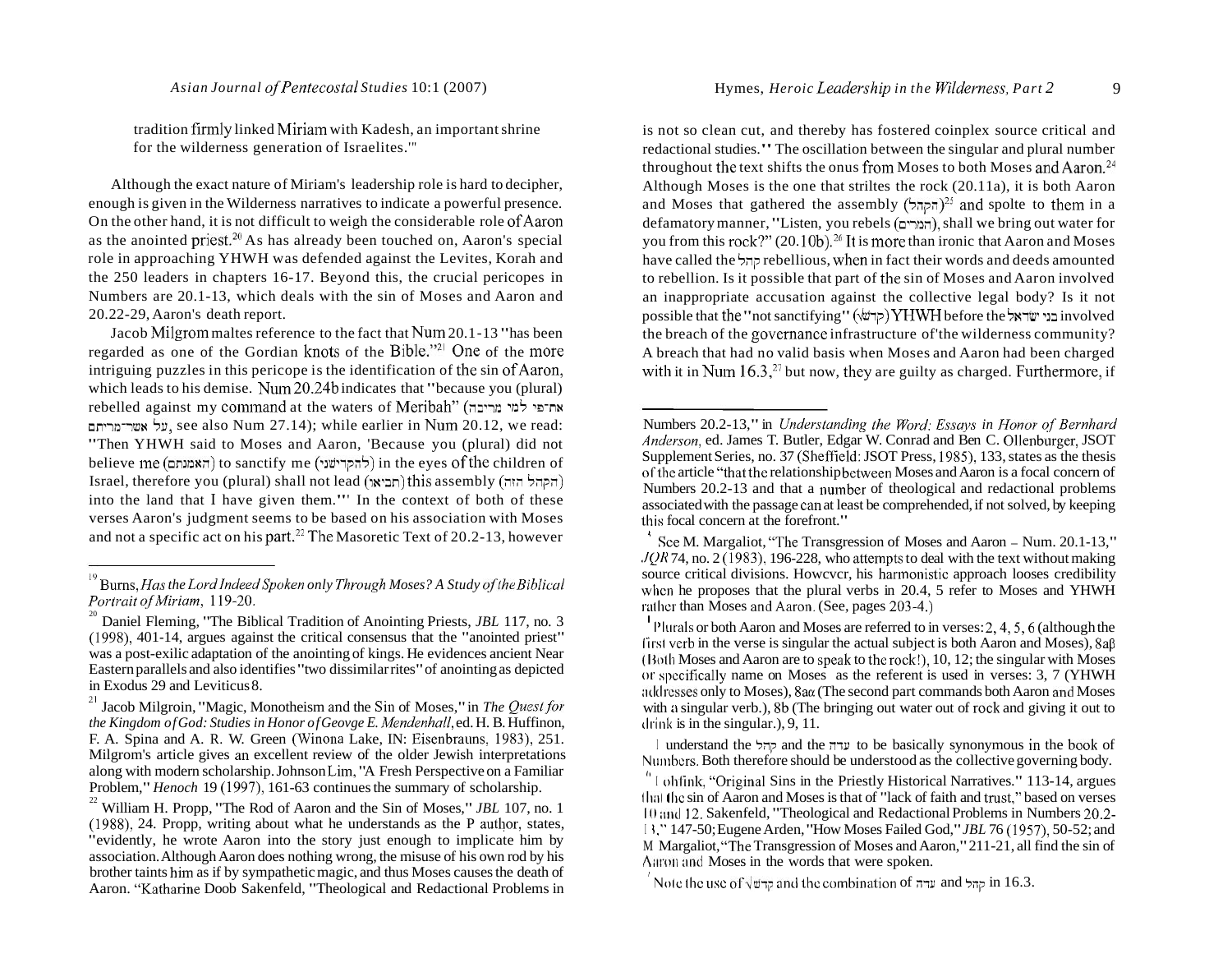the intended rod that was supposed to be talcen and made visible to the **5;ip**  was Aaron's rod of Num  $17<sub>1</sub><sup>28</sup>$  then the striking of the rock by Moses with this rod would have further implicated Aaron for allowing Moses to use it.

My contention, in terms of this paper, is to highlight a possible connection to the issue of leadership and this difficult pericope. I argue that the text reveals a specific case in which Moses and Aaron fail in their role as leaders. This failure was specifically related to the legally recognized collective assembly. In spite of the fact that throughout the narratives of Numbers, the **;iiuli;ip** do not fare well, a defamation of the congregation, a breach of leadership hierarchy by Moses in terms of the use of Aaron's famous rod, and disobedience in the commanded details would cut both Aaron and Moses off.

Saltenfeld concludes her article on Num 20.2-13, which is based on source and redaction criticism, by highlighting what the P source is attempting to say:

Whatever our modern opinions about the gravity of some specific action, P understood what transpired as disbelief and as a failure to sanctify God before the people. For God's chosen leadership, no sin could be tnore serious than that which by lack of trust impedes God's mercy to the community. The tragic and painful warning which P offers to Israel's leadership in the crisis of the exile echoes down through the ages and stands as reminder even to us today. For the sake of the people, God needs faithful leadership. Because God cares for the people, unfaithful leadership, especially any leadership which disdains or disparages the flocle, will not finally endure.<sup>29</sup>

## 6. Moses

There is no doubt that Moses is the primary leader of the **iuiw~** -13 throughout the narratives of Exodus, Leviticus, Numbers and Deuteronomy. Benjamin Uffenheimer paints the picture of Moses and his leadership with unique brush strolces. He writes:

The narrators of these stories picture Moses' life as an ongoing effort to educate and lead the people along a divinely ordained path, in accordance with directives communicated to

him from time to time by God. They seem to be occupied more with Moses' failures  $-$  which were numerous and frequent  $$ than with his successes; but in the final analysis these failures add up to a monuinental success: an entire nation was subject to the rule of its divine king and opened its hearts to His words and His commandments. Balancing the narrators' inner fervor was a tendency to theological reflection, thanks to which they refrained from projecting Moses into the realm of the mythical and the superhuman, as happened so coininonly to the legendary heroes of other nations."'

The centrality of Moses' failures are incontestable, however, it would be wrong to view the stories as utilizing the classic *deus ex machina*, in some mechanical way. Ari Zivotofsky, for example offers a series of "preselection" stories (Exod 2.11-12, 13-14, 15-19; 3.1-4) in which Moses is depicted as the ideal candidate to lead the **~KW-** -J> out of Egypt and through the wilderness. He understands that there is a common theme that can be pieced together from these texts, i.e., "Moses is consistently portrayed as not only caring and concerned for others, but also as willing and ready to act upon those feelings. He was the true Empath."<sup>31</sup> Zivotofsky is not alone in this type of analysis. George Coats earlier wrote concerning Exod 2.11-22 that the intention of the pericope was to describe:

. . . the heroic Moses in order to depict his leadership as an event that unites leader and led in a very intiinate bond. The leader does not simply tolerate the people who live under his care. This shepherd of the sheep identifies with his people so that their suffering becomes his suffering, their cry for redemption his  $\text{cry.}^{32}$ 

Propp, "The Rod of Aaron and the Sin of Moses," 22-23.

**<sup>2</sup>Y** Salcenfeld, "Theological and Redactional Problems in Numbers 20.2-13," 151

<sup>&</sup>lt;sup>10</sup> Benjamin Uffenheimer, *Early Prophecy in Israel*, *trans. David Louvish (Jerusalem:* The Magnes Press, The Hebrew University, 1999), 197.

<sup>&#</sup>x27;I Ari Z. Zivotofsky, "The Leadership Qualities of Moses," *Judaism* 43, no. 3

<sup>&</sup>lt;sup>'</sup>' George W. Coats, "Moses as a Model for Ministry: An Exegesis of Exodus 2.11-*22,"* in *The Moses Tradition,* JSOT Supplement Series, no. 16 1 (Sheffield: Sheffield Academic Press, 1993), 112. Also see his earlier article, George W. Coats, "The I4i1,lh Talc & the Midianite Tradition," in *Moses: Heroic Man, Man ofGod,* JSOT Supplement Series, no. 57 (Sheffield Academic Press, 1988), 49-53.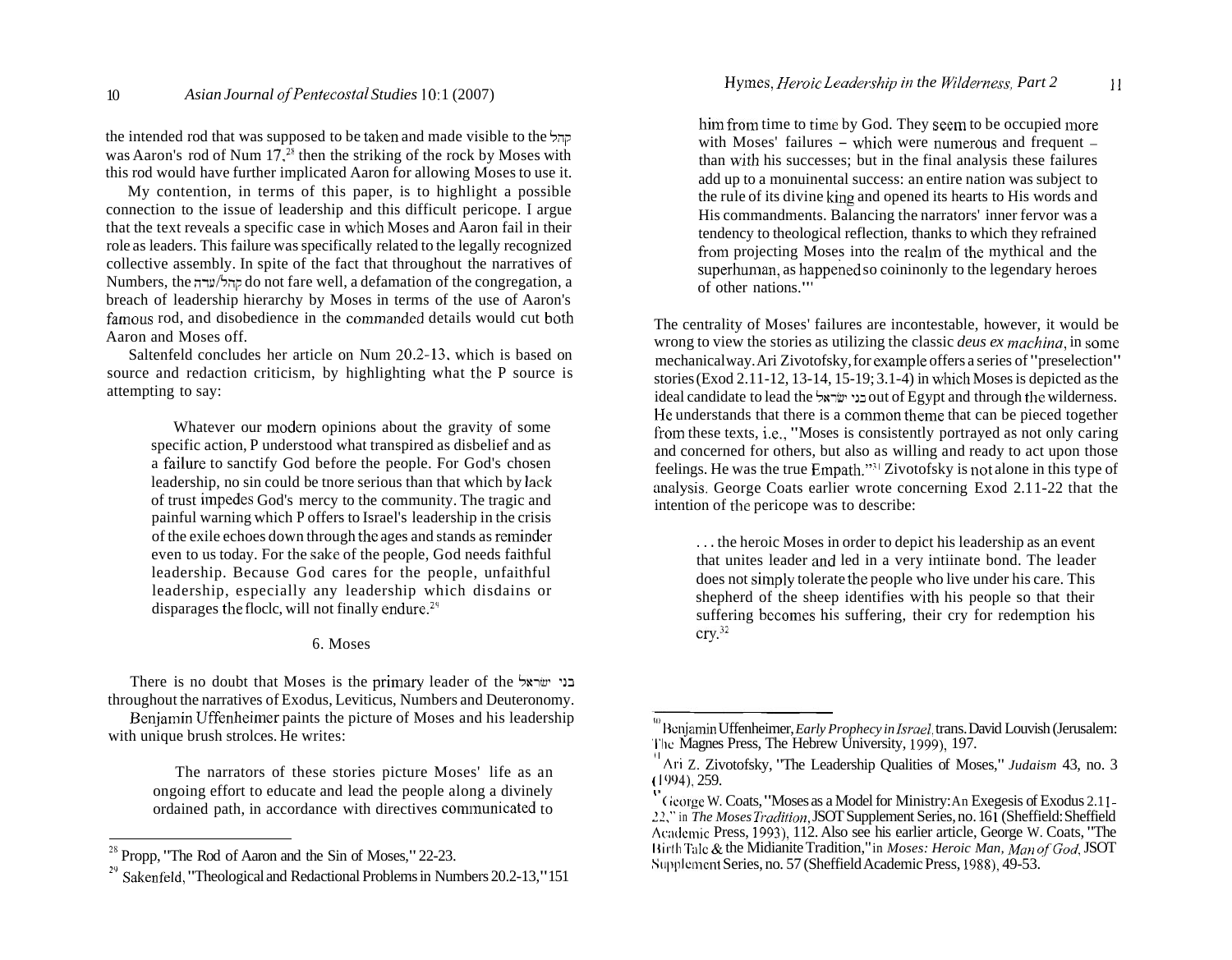The birth story in Exod 2.1-10 may be even more proleptic. Scholarship has attempted to interpret this pericope based on the birth of Sargon of Akkad.<sup>33</sup> Putting to the side Brevard Child's view that the *Vorlage* of the story is "the common ancient custom of exposing the unwanted children,"j4 Coats proposes that this "birth-adoption tale" of Moses qualifies as a heroic tale because the child is identified with his people.<sup>35</sup> Furthermore, "the tale is heroic because of the mood of anxiety that threatens the birth of the child, a mood broken only by the careful planning of the child's family and, of course, the stroke of fortune which the audience can understand as the hand of God."'" Moses therefore is ushered into the narrative as a leader of heroic proportions, called to save the **5~~7** -13.

It is this leader, with heroic potentials that stands out in graphic realism, when he is portrayed as repeatedly failing. Once again, Coats has captured well this aspect, the failure in Moses' ministry from the get-go, in Exod 5. He understands Moses' first attempt to accoinplish the task to deliver the **Iuiw-** -12 as a gross failure," one in which the people go as far as to bring a suit against him, therefore Moses and YHWH are viewed as having failed.<sup>38</sup> However, and this is the crucial element in Coats' proposition concerning Moses as a failure. He writes:

When the failure occurs, the hero goes back to the drawing board and creates a new plan. And then he tries again. Indeed, the hero receives a new plan from the hand of God. When God's plan for saving the people fail, then God tries a new plan. The hero demonstrates the tenacity of God to pursue the plan of salvation despite repeated failures in the plan."

This pattern is heavily concentrated through Exod 10, but it takes on a paradigmatic stature for Coats. "This pattern of failure and renewed effort to gain success by approaching the issue from a new direction marks the entire history of  $God's$  efforts to save the people." $40$  This then is the picture of Moses in the book of Numbers as well. His heroism is based on his empathetic care for the **I~iw-** along with a cycle of failures and renewed efforts. The harsh stories of confrontation with all levels of governance, i.e., the **2x7,** tribal leaders/chieftains, the elders, the rebellious faction with Korah, some Levites, Dathan and Abiram, the 250 tribal leaders, Miriam and Aaron, all may be understood within this paradigm. The clash-point may not always be as dramatic as those already discussed. The intriguing Zelophahad's daughters episodes (Num 27.1-11; 36.1-12) are a case-inpoint for a less volatile failure and regrouping process. The initial issue was "the question of the preservation of the father's name (chap.  $27$ ),"<sup>41</sup> which will be followed by "the question of property rights (chap.  $36$ )."<sup>42</sup> 130th of these issues had not been foreseen by Moses the leader and even Inore crucial, the second, in spite of the oracular decision (27.5ff.) had not bccn foreseen. The processing of a renewed plan based on oracular consultation was necessary in this harmonious inquiry.

An untapped area of research that may be applicable to the study of Moses' leadership is both Moses' laments and his intercessory prayers as presented in the Pentateuchal narratives. It is in light of Moses' first "on- $I$ he-job" failure (Exod 5) that he begins to lament and intercede (Exod 5.22-23). It may be argued that the lamenting and/or intercession are an important first step toward a renewed plan. The rubric here is that of a "loyal" opposition," in contrast to a disloyal revolutionary. Coats, for example reflects on Moses' role in Exod 32-34 and writes. "the tradition presents Moscs as a creative innovator who defends his people at the risk of the lit il il il a holds with God. The basis of the relationship is, to be sure, a mutual *trust*. And out of the assumptions established by the trust, God apparently takes the audacious intercession as the work of a loyal devotee,  $\frac{1}{2}$  loyal servant." $43$ 

'Ilvo of what may be considered the most important verses to understand Moses' leadership as depicted in the book of Numbers are 12.3 and 12.6-8.

 $\beta$ <sup>3</sup> Beginning with Hugo Gressmann, *Mose und seine Zeit* (Gottingen: Vandenhoed & Ruprecht, 1913), 1-16. See also the significant article by Brevard S. Childs, "The Birth of Moses," JBL 84, no. 2 (1965), 109-122. More recently James  $K$ . Hoffmeier, *Israel in Egypt: The Evidence for the Authenticity of the Exodus Tradition* (Oxford: Oxford University Press, 1996), 136-138, provides an important update.

Childs, "The Birth of Moses," 110.

**<sup>35</sup>**Coats, "The Birth Tale & the Midianite Tradition," 47.

*<sup>36</sup>* Coats, "The Birth Tale & the Midianite Tradition," 47-8.

<sup>&</sup>lt;sup>3<sup>i</sup> George W. Coats, "The Failure of the Hero: Moses as a Model for Ministry," in</sup> *The Moses Tradifion,* JSOT Supplement Series, no. 161 (Sheffield: Sheffield Academic Press, 1993). 116-122.

<sup>&</sup>lt;sup>38</sup> Propp. *Exodus 1-18: A New Translation with Introduction and Commentary,* 259, on the other hand, views Moses' failure in Exod 5 as possibly caused by "Moses' inattention to his instruction."

<sup>&</sup>lt;sup>39</sup> Coats, "The Failure of the Hero: Moses as a Model for Ministry,"120-21.

U (a) Coats, "The Failure of the Hero: Moses as a Model for Ministry," 122.

<sup>&</sup>lt;sup>11</sup> Katharine Doob Sakenfeld. "Zelophehad's Daughters," *Perspectives of Religious* Studies 14, no. 5 (1988), 40.

Sakenfeld, "Zelophehad's Daughters." 40.

<sup>&#</sup>x27;I George W. Coats, "The King's Loyal Opposition: Obedience and Authority in Istudus 32-34," in *The Moses Tradifion*, JSOT Supplement Series. no. 161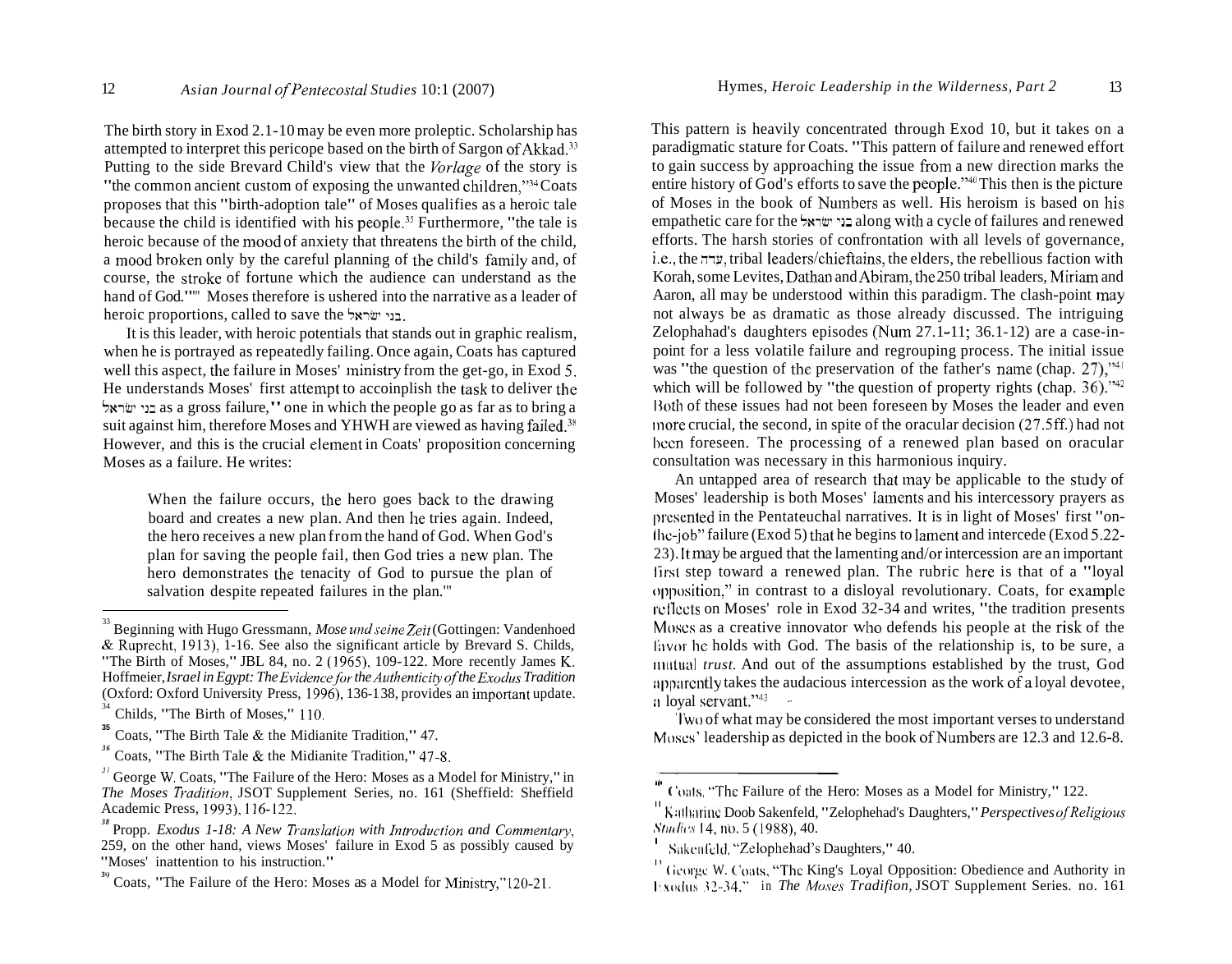The first, 12.3 "Now the man, Moses was exceedingly miserable inore than any human being on the surface of the earth." I have followed Cleon Rogers in translating **~IU** as "miserable." He has subjected the word to an etymological, overall biblical usages and contextual investigation. He concludes that the "meaning of the word and its specific context make it appear that the best understanding of Num 12.3 is that Moses was saying that in light of the burden of the people and the complaint of his family he was the most 'miserable' person in the world."<sup>44</sup> Coats also finds the translation "meek" as problematic. He sees it as incongruous with the depiction of Moses when confronted by opposition to his leadership, especially in Numbers  $16<sup>45</sup>$  He argues that the root 'nw connoted "responsibility or integrity,"'" and it implies a loyalty to God in leadership. He concludes this study with three theological implications:

(i) The legendary quality of leadership exemplified by Moses does not call for a deficiency of spirit and courage, a meek, retiring, unassertive leadership. It calls rather for a strong, effective, responsible leadership. (ii) That leadership is not a strong silent type. Rather, it involves articulation of needs anong the led. (iii) Loyalty within the scope of such leadership belongs to God. But loyalty to God means loyalty in responsibility to the hero's people. Moses does not show his obedience to God by a meek acceptance of Miriam's punishment as the obvious will of God. To the contrary, his obedience emerges only when he stands face to face with God and defends his own.<sup>47</sup>

Coats' etymology based translation seems somewhat weak compared to Roger's well-worked study, however the theological implications may be valid since they represent a broader contextual reading.

An important corollary is the dovetailing of the interpretation of 12.3 with the poem in 12.6-8. I have translated this poem before as:

A. Please<sup>48</sup> Hear my words!

- B. If there should be a prophet of yours, of Yahweh, $49$ 
	- C. In a vision, I will make myself known to him,
		- D. In a dream, I will speak to him.
			- E. Not so iny servant Moses,

E'. In all my house, he is most faithful.

- D'. Mouth to Mouth, I speak to him,
- $C'$ . In clarity<sup>5</sup>" and not in riddles,
- B'. But he looks on the form of Yahweh.
- A'. Why were you not afraid to speak against my servant Moses?

<sup>17</sup> Coats, "Humility and Honor: A Moses Legend in Numbers 12," 98.

 $^{\rm D}$ This line which reads אִם־יַחְיֶה גְּבִיאֵכְם יִהוֹה, literally "if your prophet was Yahweh," is obviously corrupted. Although Freedman (David Noel Freedman, *Pottery, Poetry catrd Prophecy, (Winona Lake, Indiana: Eisenbrauns, 1980), 167. Originally, "Early* Israelite Poetry and Historical Reconstructions," *Symposia Celebrating the Seventyliifth Anniversary of the Founding of the American Schools of Oriental Research (19011-197\_0,* ed. Frank Moore Cross (Cambridge, Massachusetts: American Schools ol' Oricntal Research, 1979), 237, has attempted to understand it as a broken construct chain without amending the text, Ehrlich through Levine (ibid., 329-331) hus been followed. Here then the "suffixed noun nebi<sup>3</sup>akem" is viewed as "an unticipatory genitive."

 $\frac{1}{1}$  I have followed F. M. Cross' emendation of harmw to harmb, with the support of 4QNum<sup>a</sup>, 4QNum<sup>b</sup>, G and Syr. in his *Canaanite Myth and Hebrew Epic: <i>Exxary* in the History of the Religion of Israel, 204.

 $(Sheffield: Sheffield Academic Press, 1993), 73. For further study in this area see:$ Samuel E. Balentine, "The Prophct as Inlercessor: A Reassessment," *JBL* 103, no. 2 (1984), 161-73; Samuel E. Balentine, "Prayer in the Wilderness Traditions: In Pursuite of Divine Justice," *f1AR* 9 (1985), 53-74; Samuel E. Balentine, "Prayer for Justice in the Old Testament: Theodicy and Theology," *CBQ* 5 1, no. 4 (1 989), 597-6 16; Samuel E. Balentine, *Prayer in the Hebrew Bible: The Drurna ofDivii7e-Human Dialogue.* Overtures to Biblical Theology (Minneapolis: Fortres Prcss, 1993); Patrick D. Miller, Jr., *They Cried to the Lord: The Form und Theology of Biblical Pruyer* (Minneapolis: Fortress Prcss, 1994), 262-280; Michael Widiner, *Moses, God and the Dynamics of Intercessory Prayer: A Study of Exodus 32-34 urid ~Vun~bers 13-14,* Forschungc zum Altcn Tcstainent, no. 2 (Tiibingen: Mohr Siebeck, 2004).

<sup>44</sup>Cleon Rogers, "Moses: Meek or Miserable?" *JETS29,* no. 3 (1986), 263. Rogers also explains the translation as "meek" as derived from the LXX prauj which has a broader semantic range. This co..lbined with its usage in Zech 9.9 and the later development in Judaism, forged the notion: "Humility was a noble quality, and Moses was an important person in Judaism." N.B. Stephen B. Dawes, "Numbers 12.3: What was special about Moses?" *The Bible Truns/crtor* 41, no. 3 (1990), 336- 340 argues for the traditional rendering. While Edgar Kellenberger, "Der Geplagte Mose: Pladover für ein nicht-moralisierendes Verstandnis von wn"[' und prauj," *Protokolle zur Bibel* 6 (1997), 81-86, blames moralizinglspiritualizing tendencies in translations that enable them to follow the etymological and contextual evidence.

 $45$  George W. Coats, "Humility and Honor: A Moses Legend in Numbers 12," in *The hloses Tradition,* JSOT Supplement Series, no. 161 (Sheffield: Sheffield Academic Press, 1993), 89.

<sup>&</sup>lt;sup>1</sup> Coats, "Humility and Honor: A Moses Legend in Numbers 12," 92.

<sup>&</sup>lt;sup>18</sup> Timothy Wilt, "A Sociolinguistic Analysis of  $N\overline{A}$ <sup>3</sup>)," *VT*, 46, (1996), 237-255, has argued that the particle na<sup>'</sup> "is indeed a politeness marker" that should be translated by the English "please." However, in the case of šim 'û na' in Numbers a difference is noted. He writes, "all the Numbers speech situations, that na4) is being used by a divine or political superior that normally would not use na4) in addressing his subjects, na' ) seems to be used sarcastically. . . ." pp. 254-255.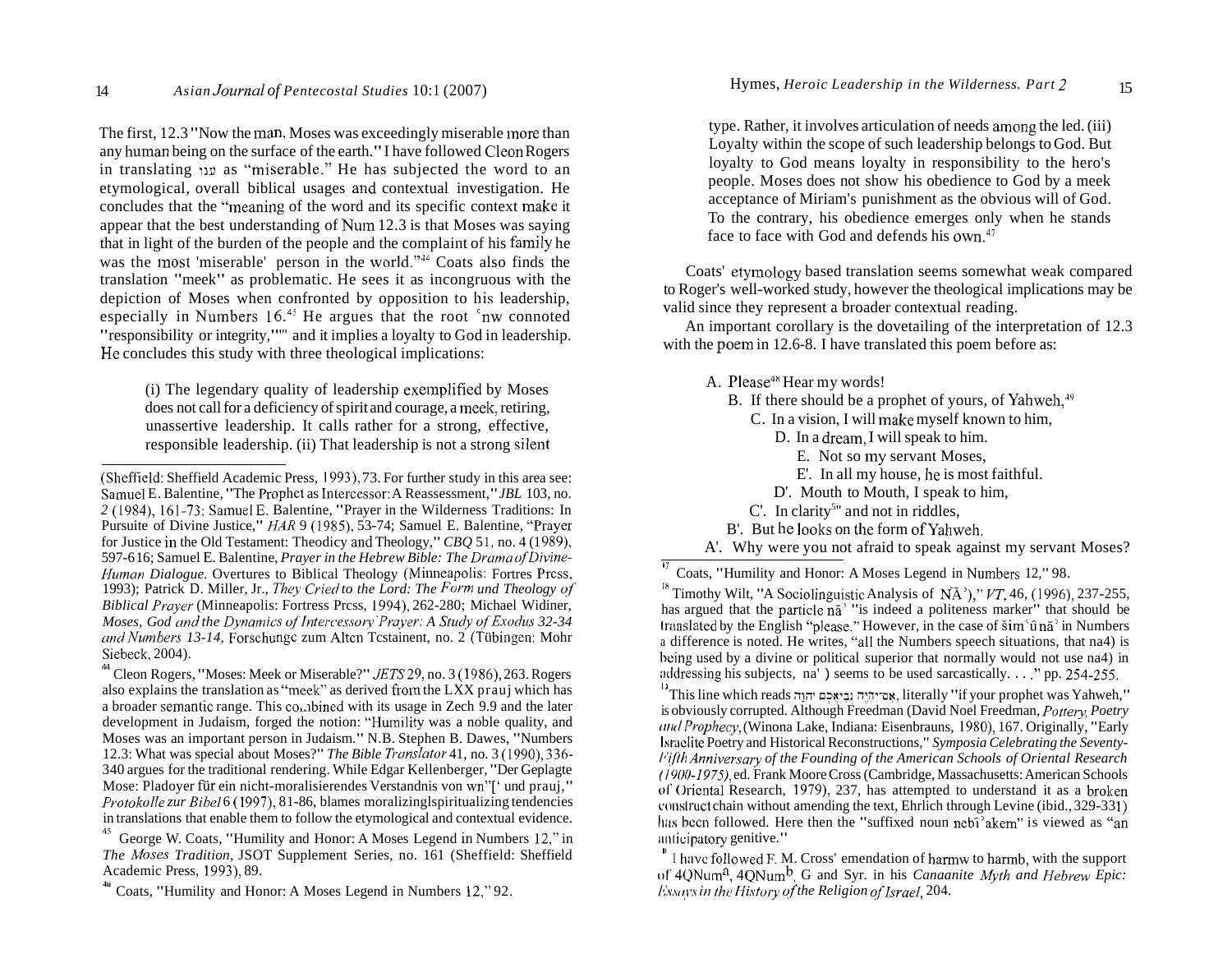This poem centers on the revelatory levels that are found in the prophetic, differentiating the degrees of revelation. Line B which I have translated, "If there should be a prophet of yours, of Yahweh" is most interesting. It may be contextually presumed that the prophets mentioned are Miriam and Aaron." However, I would argue that Miriam and Aaron are instead represented by the second person, masculine plural suffix, i.e. "of yours." In this case, Miriam and Aaron are viewed as Israelite leaders who rely on their own community of prophets. In this way Miriam and Aaron's use of their own prophetic advisers are contrasted with the direct and deeper level of revelation that is imparted to Moses. There is insufficient evidence to fully develop the role in governance that this prophetic system implies.

It is however, quite obvious that Moses' capacity for prophetic revelation and its use in governance far exceeds these prophets. Yahweh's statement that Moses was his servant and that he was the most faithful one in Yahweh's house maltes the poem speak of Moses' unique authority. Kselman cites Akkadian parallels to Moses' loyal servanthood. He writes,

First, a century before Moses, Canaanite vassals writing to Pharaoh could speak of themselves as loyal servants *(urad kitti*) of the suzerain. Second, a prayer inscribed on a Kassite seal describes the owner as a loyal servant (ardu kinu) of the god Lugalbanda.<sup>52</sup>

This means that Moses is the loyal servant of the "divine suzerain Yahweh."

However, the term servant inay well be attested inore frequently as a title for a king, Antti Laato writes, "Another common title for the king in the Akkadian inscriptions is *(w)ardu,* "servant." It is often connected with the name of the god: "the servant of N.N." or with a suffix which refers to the divinity."<sup>53</sup> Moreover, the Ugaritic epic. Kirta utilizes the same epithet:

Who will bear a child for Kirta, A lad for the Servant of El. (Column III, 48-49)

Kirta awakes – it's a dream!

The Servant of El – a vision! (Column III, 50-51)<sup>54</sup>

The Kirta parallel is even more interesting because Kirta desires to have an heir and therefore needs to have a "new" wife. The Numbers pericope begins with a controversy over Moses' Cushite wife. However, the issue of an heir is not mentioned explicitly and therefore lacks any parallel. Also Kirta receives his communication from El via the medium of dreams and visions. It is tempting to wonder if a poleinic is behind the use of "servant" combined with the revelatory agencies of dreams and visions to say nothing of cryptic riddles.

In spite of the use of "servant" as a royal epithet, it is probably more prudent to be cautious as to its applications to Moses in this pericope. Donald B. Redford has focused more on the phrase "in all my house, he is most faithful" and questions its meaning. He writes,

He-who-is-over-the-house" (i.e., the palace), if derived from a literal rendering of an Egyptian original, poses a conundrum, for the *hry-pr* was a much less important officer, and "vizier" with whom the title is often compared enjoyed an infinitely broader purview as head of the entire civil service.<sup>55</sup>

This argument would return to Kselman's contention that Moses is seen as a "loyal servant." These reflections should give pause to the simplistic application of "servant leadership" slogans that have not grappled with the biblical materials.

Overall the poem accentuates the ''means" of divine revelation as the point of differentiation between others and Moses. The phrases: "my words," "in a vision," "I will make myself known to him," "in a dream," "I will speak to him," "mouth to mouth," "in clarity," "not in riddles", "he looks on the form of Yahweh," all focus on modes of divine self-revelation. The awkward phrase **73-5u** 39 exaggerates the issue by offering an unusual alternative to thephrase **D.>D-~u n-ID** in Exod 33.11. There the text adds an cxplanatory "as one spealts to a friend," making the point that Moses has a unique intimacy with God. Here also the issue is that Moses has this type ol"'deep" understanding that is not known by the prophets. The "form of Yahweh" *(777-* n~nn) that Moses sees is usually contrasted with other terms

Uffenheimer, *Early Prophecy in Israel*, 202, has, *I* believe, wrongly argued that the poem is dealing with "non-Israelite prophets, of whom the outstanding representative is Balaam."

*J. S. Kselman, "A Note on Numbers XII 6-8," VT 26 (1976), 503.* 

**<sup>5333</sup>**Antti Laato, *The Servant of YHWH and Cyrus: A Reinterpretation of the Exilic Messianic Programme in Isaiah 40-55, Coniectanea Biblica, Old Testament Series,* 35 (Stockholm, Sweden: Almqvist & Wiksell International, 1992), 54.

<sup>I</sup>'Translation by Edward L. Greenstein in Simon B. Parker, ed., *Ugaritic Narrative Poetry*, SBL Writings from the Ancient World Series, Vol. 9 (Atlanta, Georgia: Scholars Press, 1997), 18.

<sup>1)</sup>onald B. Redford, *Egpt, Canaan, andIsrael in Ancient Times* (Princeton, New Jersey: Princeton University Press, 1992), 371.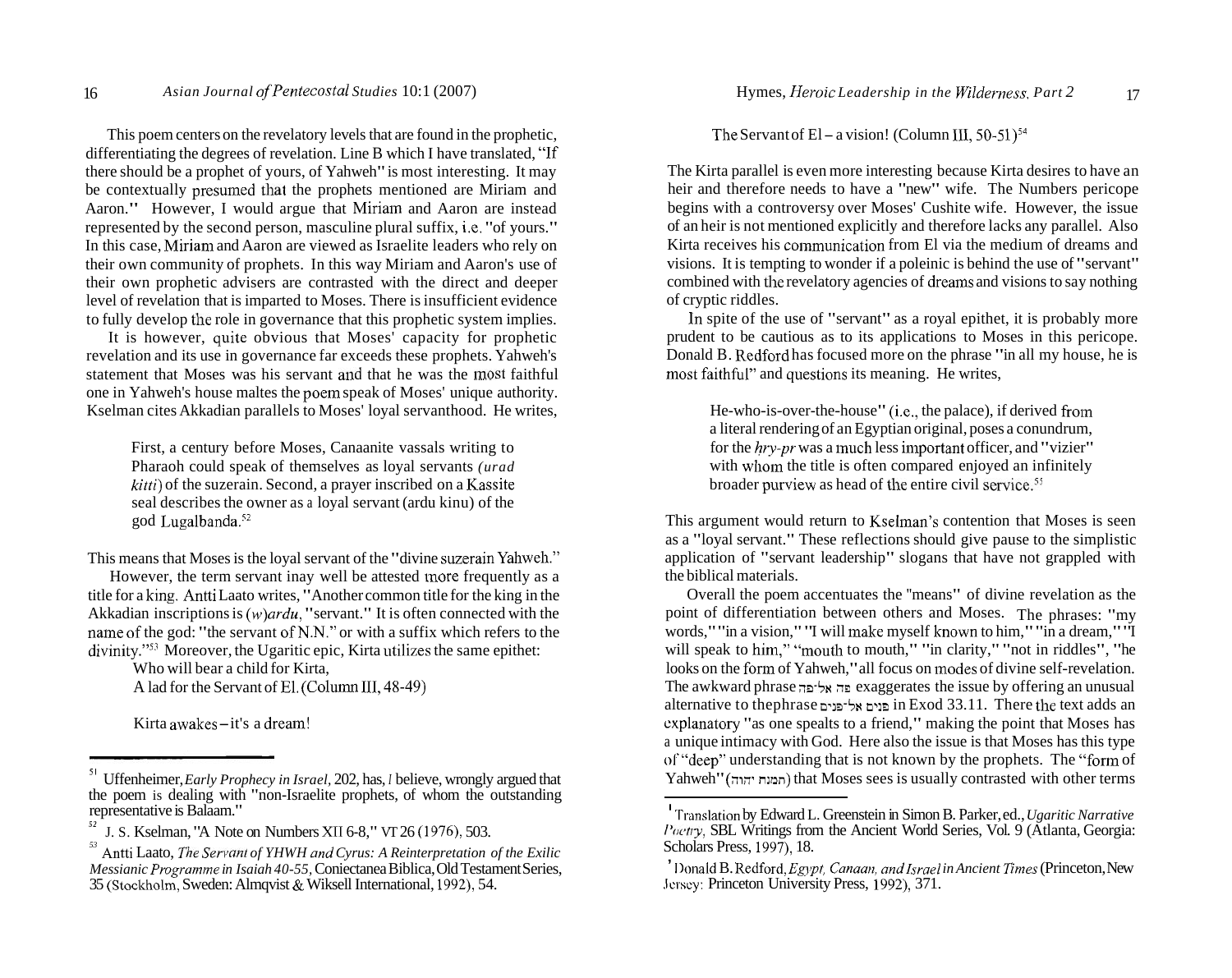so that Exod 33.20 is no longer problematic.<sup>56</sup> Yet, Moses'relationship with Yahweh is such that his leadership is given priority.

Rodney Hutton capitalizes on the servant rubric and writes:

The picture of Moses as "chief steward" does not represent the vested interest of some narrowly defined social group, whether the priests, prophets, or royal administration. The analogy of the "chief steward" can result only from theological reflection, which in fact *refused* to allow Moses to be domesticated or co-opted by any single group or party. His authority is not simply unique: it is *singularly* unique and is identified with no institution - neither the "word of the prophet nor the "law" of the priest nor the "counsel" of the elder nor the "judgment" of the Icing. To come in contact with Moses was to come in contact with the very primal form of legitimation itself. $57$ 

It is exactly this singularity, the Mosaic uniqueness, that must inform any application of Moses' leadership experiences to modern day leadership. The narrative depictions of his failures and persevering to renew plans, his royal opposition in lament and intercession, and even the necessity of a revelatory factor in leadership may be applicable to the modern world. However, there is always a limit to the utilization of his singularity in leadership. In fact, the narrative may depict a Moses who tended to downplay this component. Uffenheimer, I believe, has misinterpreted Moses' difficult situation and his leadership style when he writes,

In fact, the Bible by no means portrays Moses as a decisive, strong hero, exercising personal initiative. such properties figure only in the legend of his youth: his mediation between two quarreling Hebrews, his rebuking of the stronger of the two and his slaying of the Egyptian taskmaster. This impulsive streak reappears in Moses' reaction to the Golden Calf, when he destroys it and orders all its worshipers killed (Ex. 32: 15-30). At all other times, Moses is always dependent upon the word of God. So much so that at times of crisis, when the people appeal to him for help, or when they mutter against him and rebel against his leadership, he is helpless and cries to God for help. The

miracles and wonders he performs are not the result of his own esoteric knowledge; they are generally preceded by a divine command, telling him what to  $do.^{58}$ 

The narrative characterization of Moses should not be viewed as a strong Moses that developed into a weak leader. Instead, the complex institutional infrastructure must first be taken into consideration. This infrastructure may have had a narratological purpose. In T. S. Frymer-Kensky's depiction of the **5~1~- -311,** we may have a hint. She writes:

These people who came out of Egypt had been "chosen" by performing an act of faith at a considerable risk to themselves. Lest we think that they were in this way (although not genetically) superior, the Book of Exodus immediately presents a "history" of the group which shows that they did not have the ability to sustain a life of trust. All of the events subsequent to the actual exodus reveal the people as insecure, unable to endure a life of risk and, in effect the people as insecure, unprepared for a life of freedom. The narrative portions of Exodus and Numbers are almost a case study of the evolution of such a group. The "plotline" demonstrates their initial lack of the qualities necessary for independence and their resultant ever-increasing dependence on their leader, along the lines of an authoritarian "cult." It dramatizes the crisis to which this led, but then details the subsequent steps that were taken to prevent the group from becoming and staying an authoritarian "cult."<sup>59</sup>

I would contend that if any equivocation is detected in Moses' leadership il is due to the characterization of the **~KTW? -32** and the leadership that was necessary to prevent a cult-like dependency on an authoritarian leader. 'The complex institutional infrastructure provided a parameter for Moses to Icad the **5~1~- -311.** As Propp has suggested Moses' sin in the infamous Numbers 20.2-13 may have been an infringement on these parameters. He argues

. . . the sin of Moses is striking the crag with Aaron's rod and addressing the people instead of displaying the rod and

**<sup>56</sup>**  Gray, A *Critical and Exegetical Commentary on Numbers,* 126; Milgrom, *The JPS Torah Commentary: Numbers, 96.* 

<sup>57</sup>Rodney R. Hutton, *Charisma and Authority* in *Israelite Society* (Minneapolis: Fortress Press, 1994), 34-5.

<sup>&</sup>lt;sup>8</sup> Uffenheimer, *Early Prophecy in Israel*, 204-5.

<sup>&</sup>lt;sup>11</sup> I'ikva Simone Frymer-Kensky, "Moses and the Cults: The Question of Religious I cadership,"  $Judaism$  34, no. 4 (1985), 446.